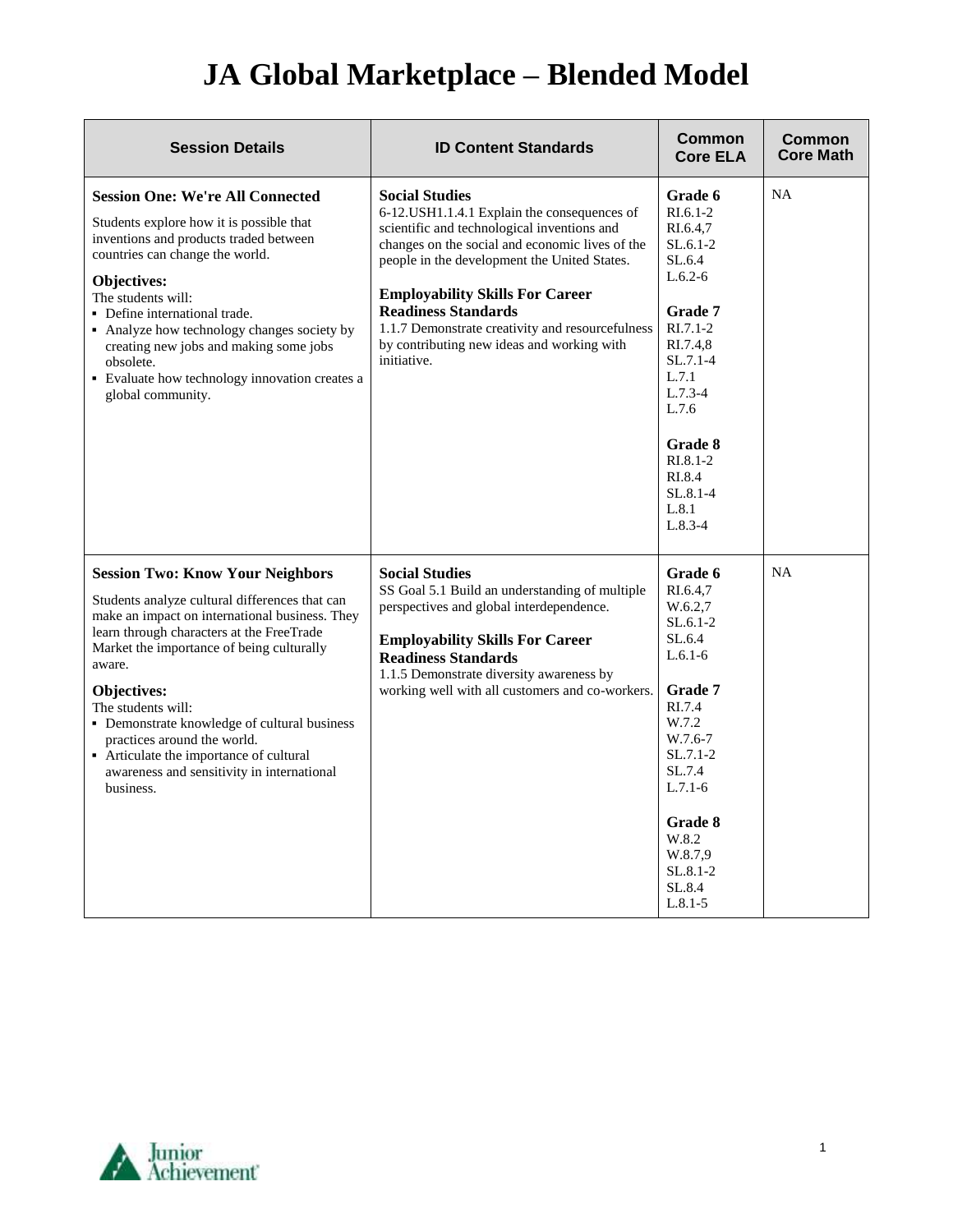## **JA Global Marketplace – Blended Model**

| <b>Session Details</b>                                                                                                                                                                                                                                                                                                                                                                                                                                                                                                                                                                  | <b>ID Content Standards</b>                                                                                                                                                                                                    | Common<br><b>Core ELA</b>                                                                                                                                                                                                           | Common<br><b>Core Math</b>                                                                    |
|-----------------------------------------------------------------------------------------------------------------------------------------------------------------------------------------------------------------------------------------------------------------------------------------------------------------------------------------------------------------------------------------------------------------------------------------------------------------------------------------------------------------------------------------------------------------------------------------|--------------------------------------------------------------------------------------------------------------------------------------------------------------------------------------------------------------------------------|-------------------------------------------------------------------------------------------------------------------------------------------------------------------------------------------------------------------------------------|-----------------------------------------------------------------------------------------------|
| <b>Session Three: Want to Trade?</b><br>Students examine how trade works, why<br>countries trade with other countries, and<br>evaluate whether a single country could be<br>completely self-sufficient.<br><b>Objectives:</b><br>The students will:<br>• Define interdependence and describe examples<br>of multinational trade and its effect on a single<br>product.<br>• Evaluate the pros and cons of trading with<br>other countries.                                                                                                                                              | <b>Social Studies</b><br>6-12. USH1.2.1.1 Develop and interpret different<br>kinds of maps, globes, graphs, charts, databases<br>and models.                                                                                   | Grade 6<br>$R1.6.1-2$<br>RI.6., 7-8<br>$W.6.1-2$<br>$SL.6.1-5$<br>$L.6.1-6$<br>Grade 7<br>$R1.7.1-4$<br>RI.7.8<br>$W.7.1-.2$<br>W.7.6<br>$SL.7.1-3$<br>$L.7.1-6$<br>Grade 8<br>$RI.8.1-4$<br>$W.8.1 - 2$<br>SL.8.1-4<br>$L.8.1 - 5$ | Grade 6<br>$6.$ NSA $.3$<br><b>Mathematical</b><br><b>Practices 6-8</b><br>$1 - 2$<br>$4 - 7$ |
| <b>Session Four: Wide World of Work</b><br>Students interview staff and customers at<br>the FreeTrade Market to learn why people<br>leave their home countries to work<br>elsewhere and what is required to get an<br>international job.<br><b>Objectives:</b><br>The students will:<br>· Explain how economic factors, like a job, can<br>cause people to move to another country.<br>• Identify international career options and the<br>requirements for that career, including a<br>second language.<br>• Evaluate factors involved in working for an<br>international organization. | <b>Employability Skills For Career</b><br><b>Readiness Standards</b><br>1.2.1 Demonstrate effective speaking and<br>listening skills by communicating effectively<br>with customers and employees and following<br>directions. | Grade 6<br>$RI.6.1-2$<br>RI.6.,4,7<br>W.6.7<br>$SL.6.1-3$<br>$L.6.1-6$<br>Grade 7<br>$RI.7.1-4$<br>RI.7.8<br>W.7.6-7<br>$SL.7.1-3$<br>$L.7.1-6$<br>Grade 8<br>$RI.8.1-4$<br>W.8.7,9<br>SL.8.1-2<br>$L.8.1 - 5$                      | <b>NA</b>                                                                                     |